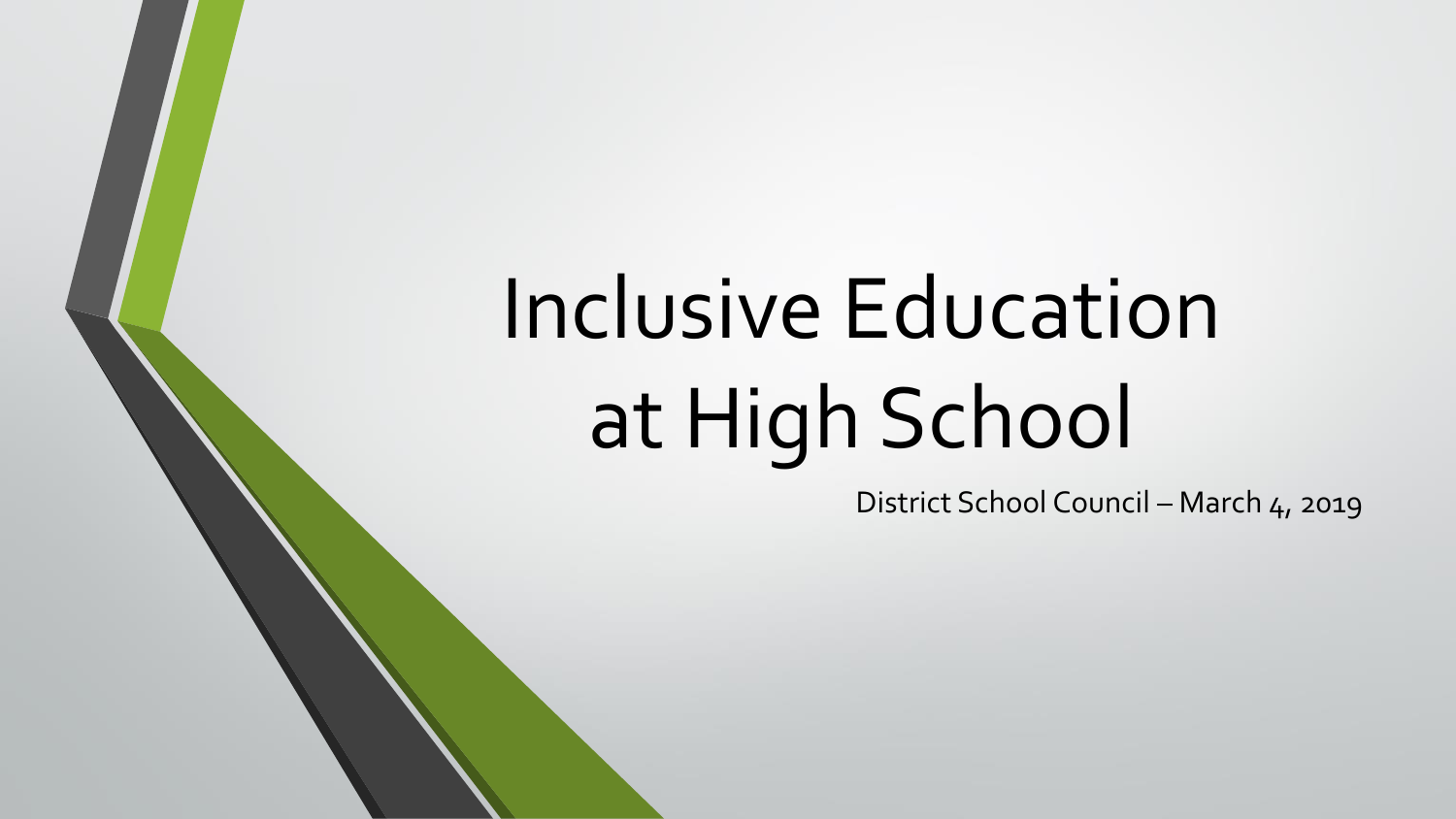## Lethbridge 51 Priority 2 - Inclusion

Schools are inclusive learning environments where all students are able to grow as learners.

- Promote and support the culture of valuing diversity and high expectations of all learners.
- Build the capacity of all staff to demonstrate approaches/ strategies that enable all learners to access the Programs of Study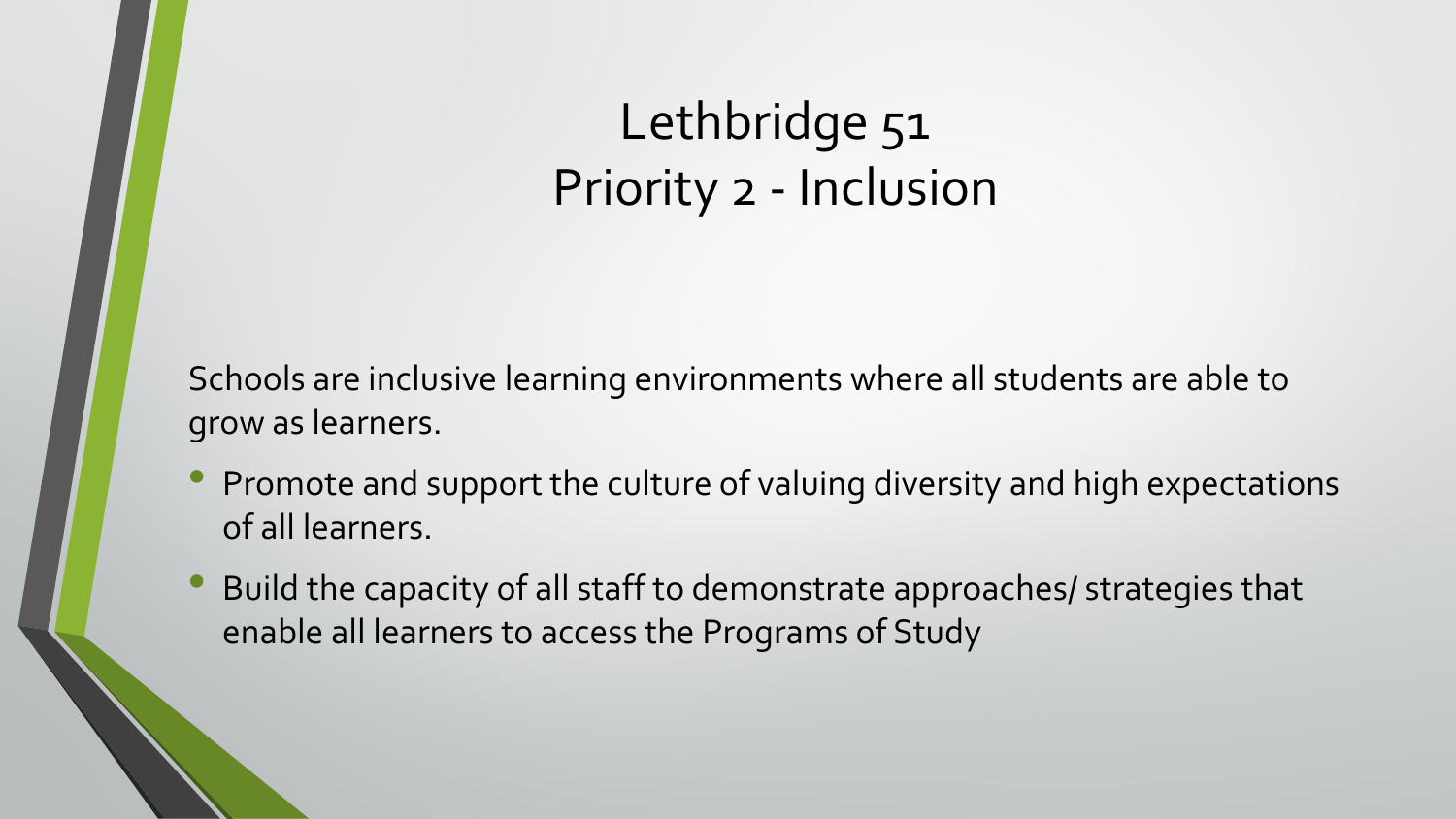## Strategies to Support Priority 2

- Shelley Moore speaks to inclusion at Lethbridge 51 opening breakfast in August
- Professional learning on *Indicators of Inclusive Schools,* <sup>2013</sup>
- Continue to develop RTI framework, as articulated by Alberta Education, with a focus on classroom instruction (Embedded in updated support planning tool in Dossier)
- Focus instruction and learning through the lens of Universal Design for Learning (UDL)
- Develop the common understanding that the Programs of Study are the starting point for all students' learning (Embedded in updated support planning tool in Dossier)
- Continue to build teacher capacity to support literacy and language acquisition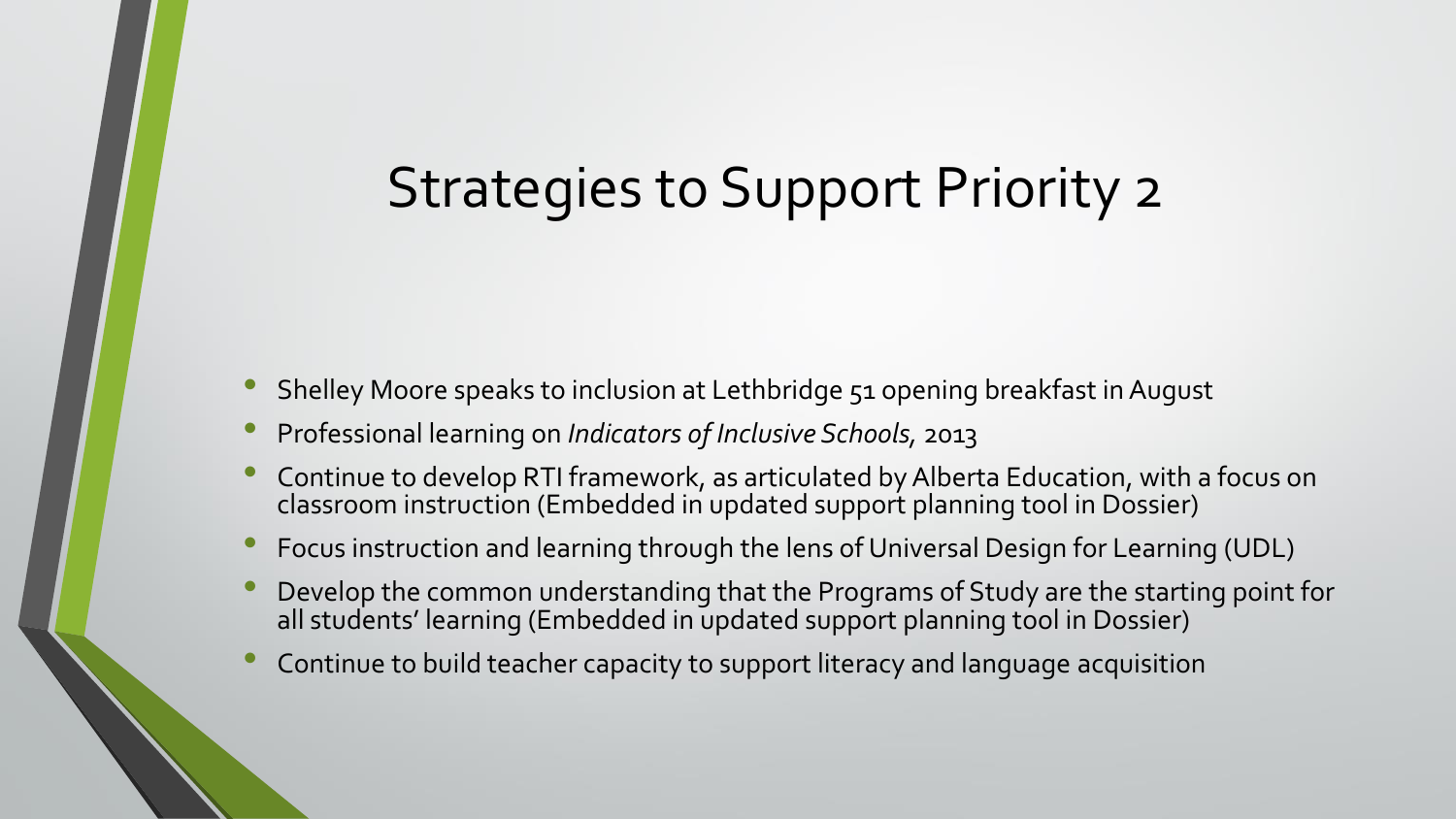#### Alberta Education Perspective on Inclusion

- All children can learn and reach their full potential when they get opportunities, effective teaching and appropriate resources. It is best to make decisions related to the placement of students on an individual basis in a way that maximizes their opportunity to participate fully in the experience of schooling.
- In Alberta, educating students with special education needs in inclusive settings is the first placement option considered by school authorities in consultation with parents, and when appropriate, the students.

Alberta Education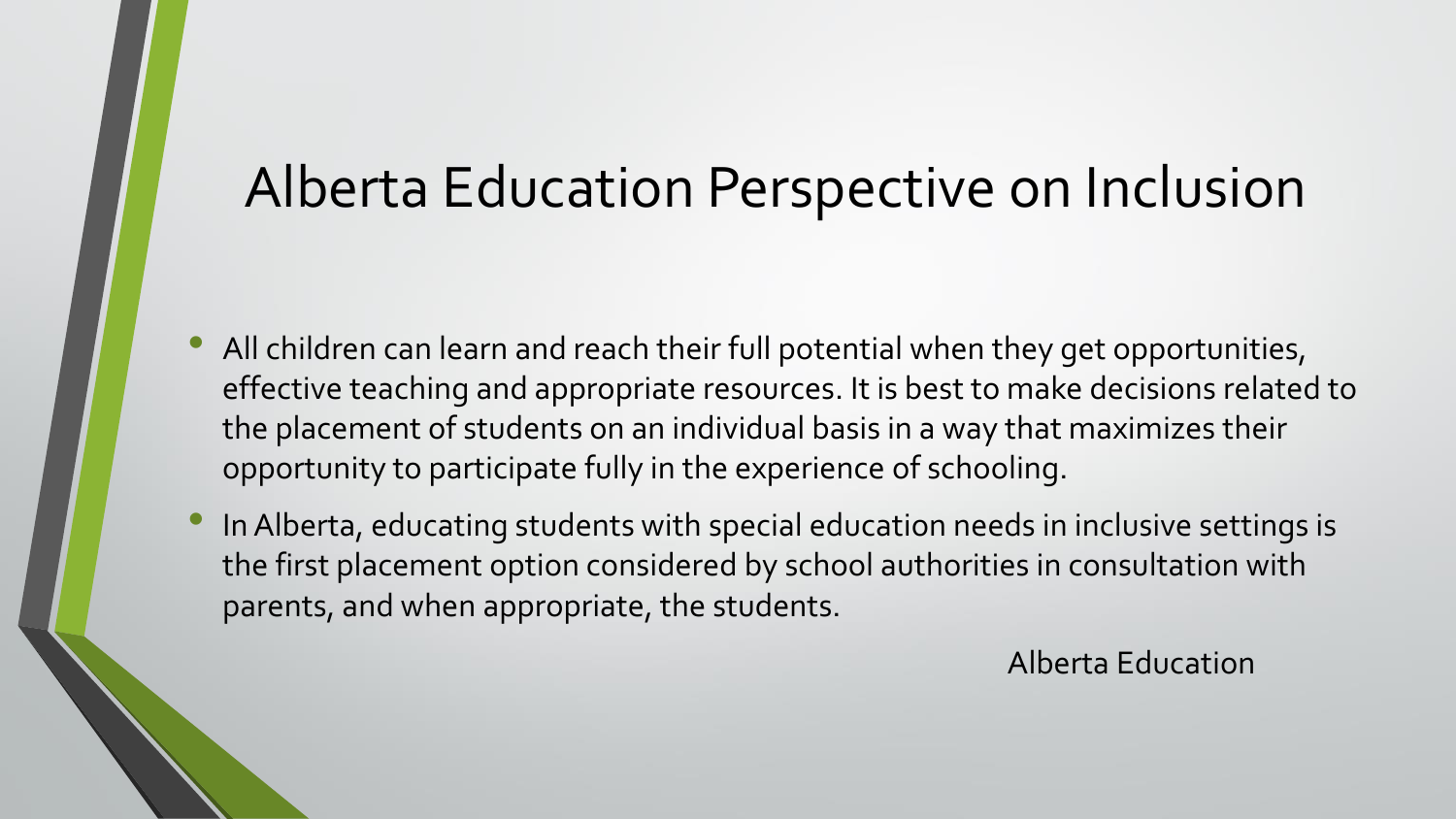## Flexible and Responsive Learning Environments

Every learner has unique needs. Some learners have profound and ongoing needs and others have short-term or situation-based needs. This calls for flexible and responsive learning environments that can adapt to the changing needs of learners. For some learners, the most responsive and flexible learning environment may include:

- Instruction and support in a grade-level classroom with same-aged peers
- Individualized instruction in smaller group settings
- <sup>A</sup> specialized classroom or setting
- One-on-one instruction
- A combination of all the above Alberta Education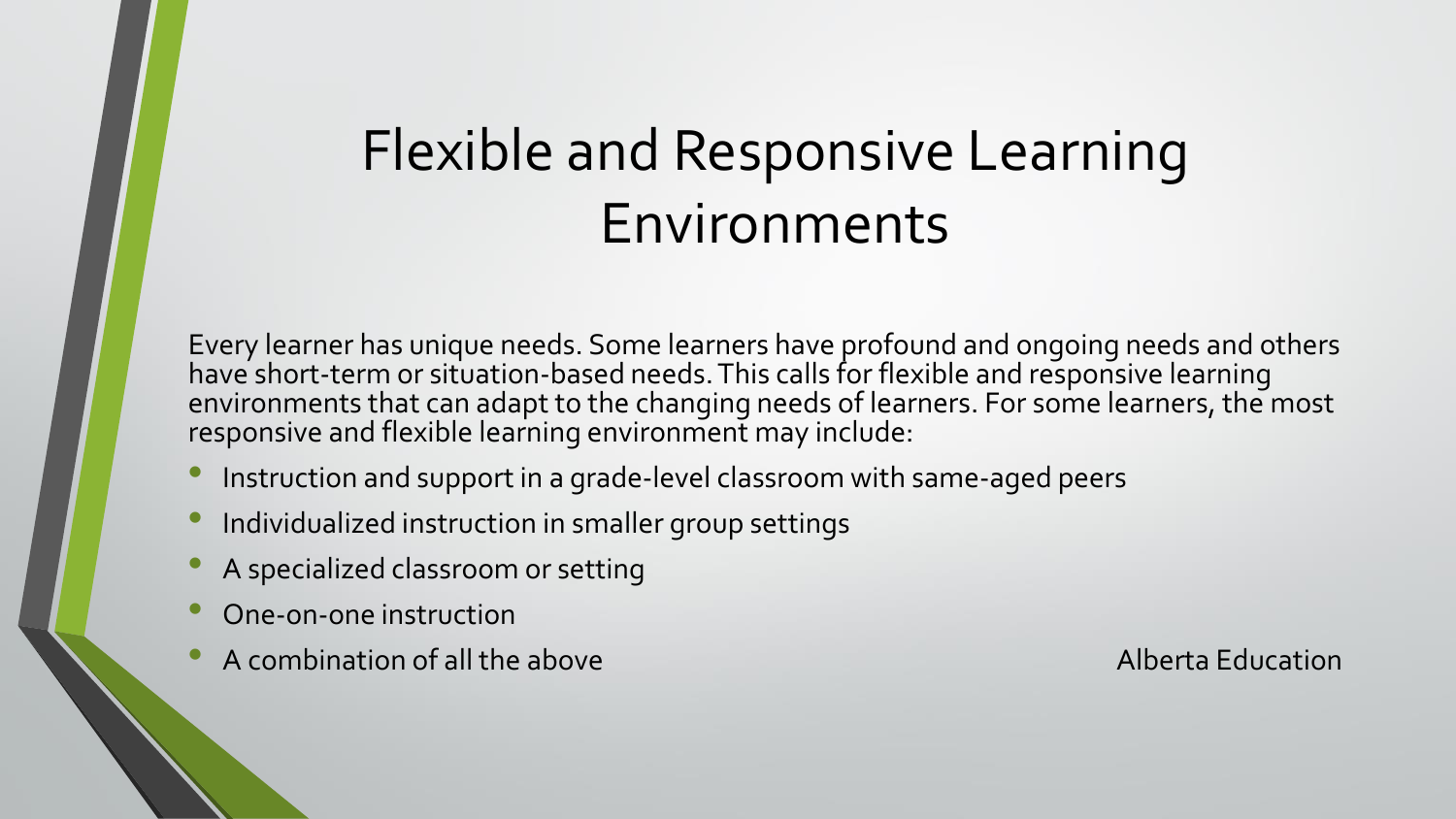# Response to Instruction and Intervention (RTI2) supports flexible approaches

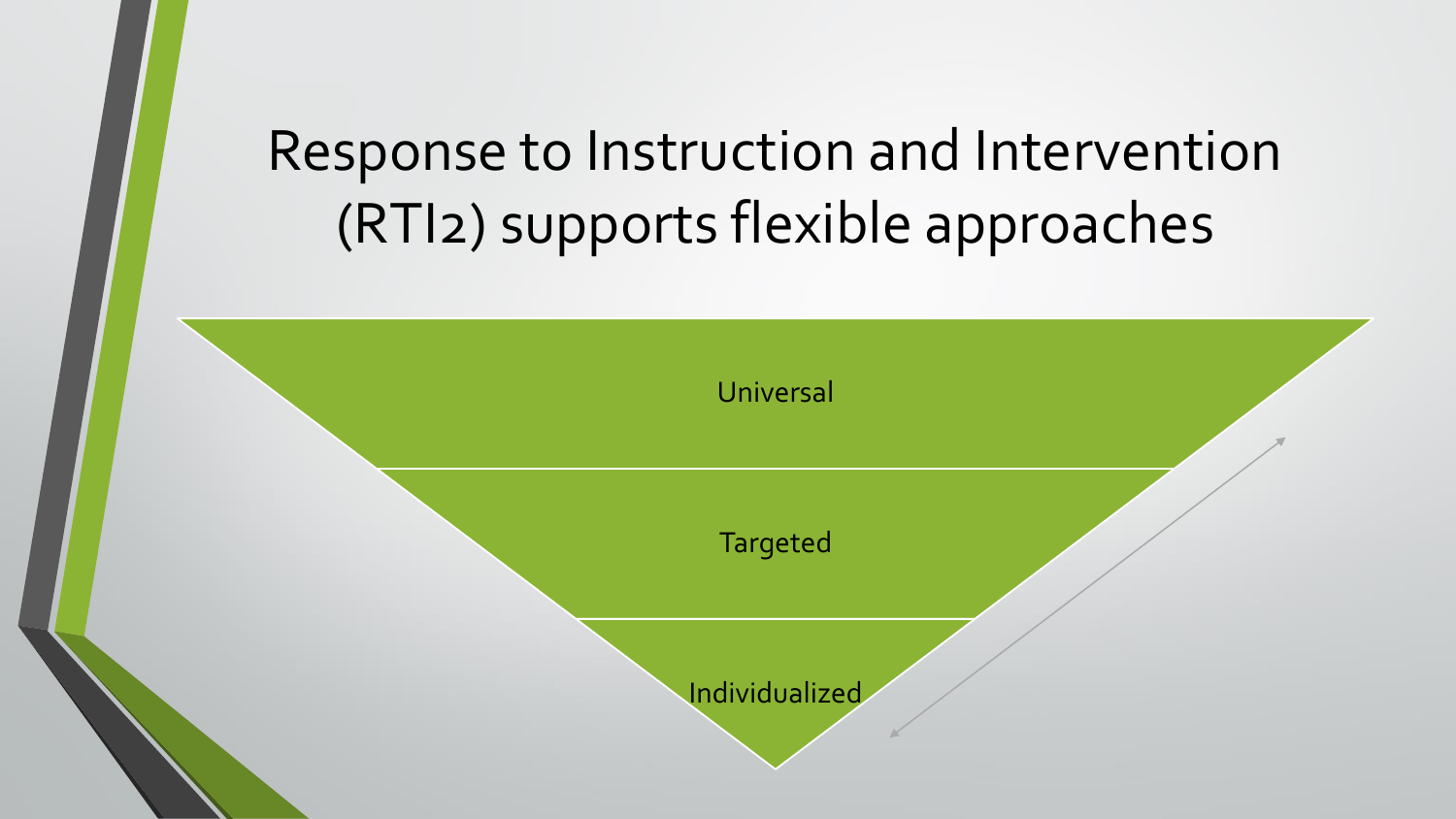# Response to Instruction and Intervention (RTI2)

Flexible and responsive supports include:

- Universal supports incorporated into the environment for all learners, such as flexible learning resources and technologies, differentiated instruction and positive behaviour supports (We are focusing on UDL to address learner variability)
- Targeted strategies or interventions for learners who need more targeted learning opportunities or access to more specialized expertise (LLI)
- Specialized/Individualized supports that directly relate to individual learning needs such as the use of sign language interpreters, alternate and augmentative communication systems (ACC), or mental health support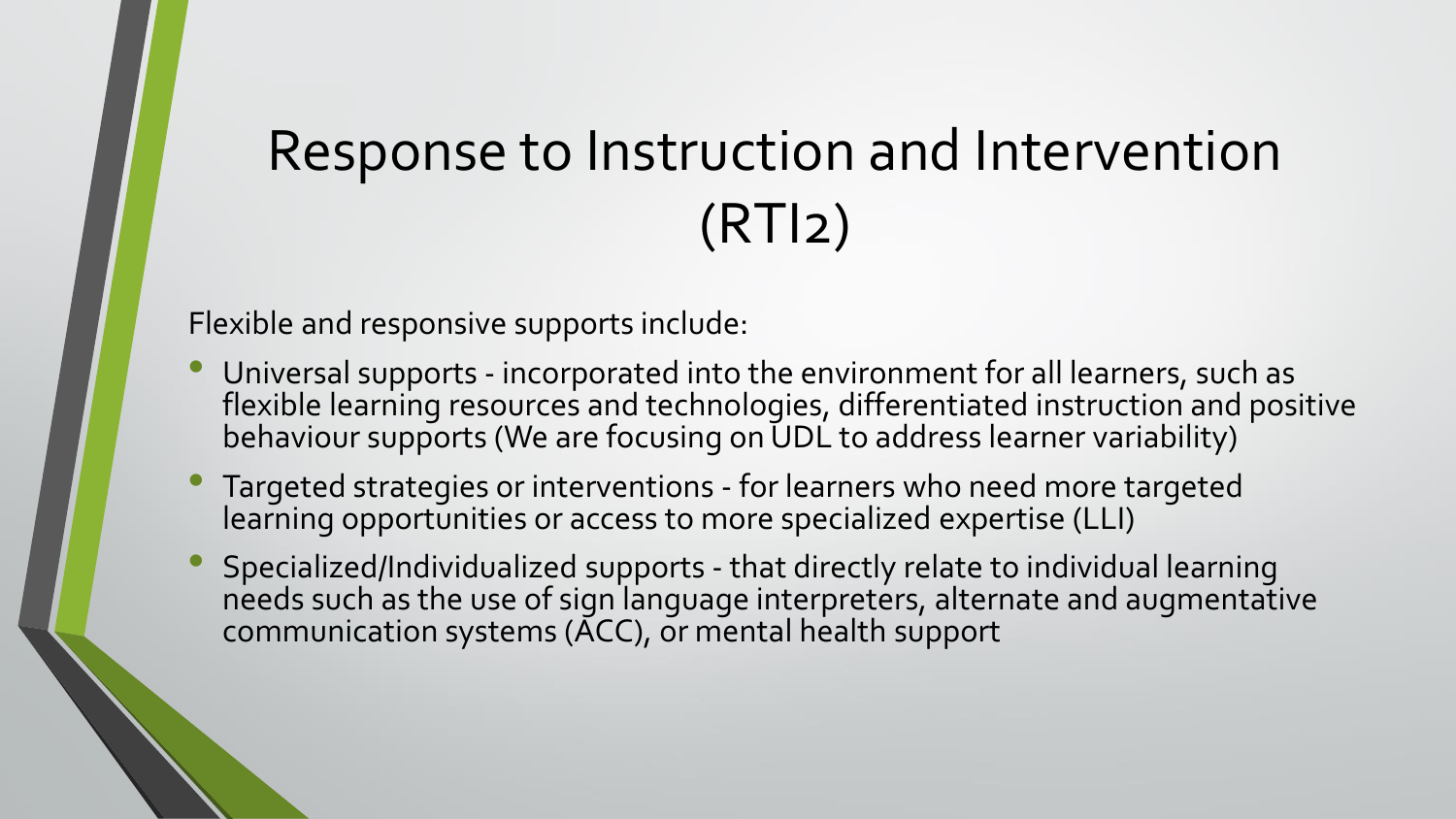## District Supports for Inclusion at All Levels

- Personnel such as Learning Support Teachers, Advanced Educational Support, Educational Assistants, admin in charge of learning support, Director
- Student Engagement Consultant
- District and contracted psychologists
- FNMI District Principal and Liaisons
- Lead teachers literacy, numeracy, technology and ESL
- Counselling and Making Connections
- Resources to support accessibility & planning– mobile lifts, technology, FM systems, Dossier
- Contracted supports adapted PE, music therapy, behaviour support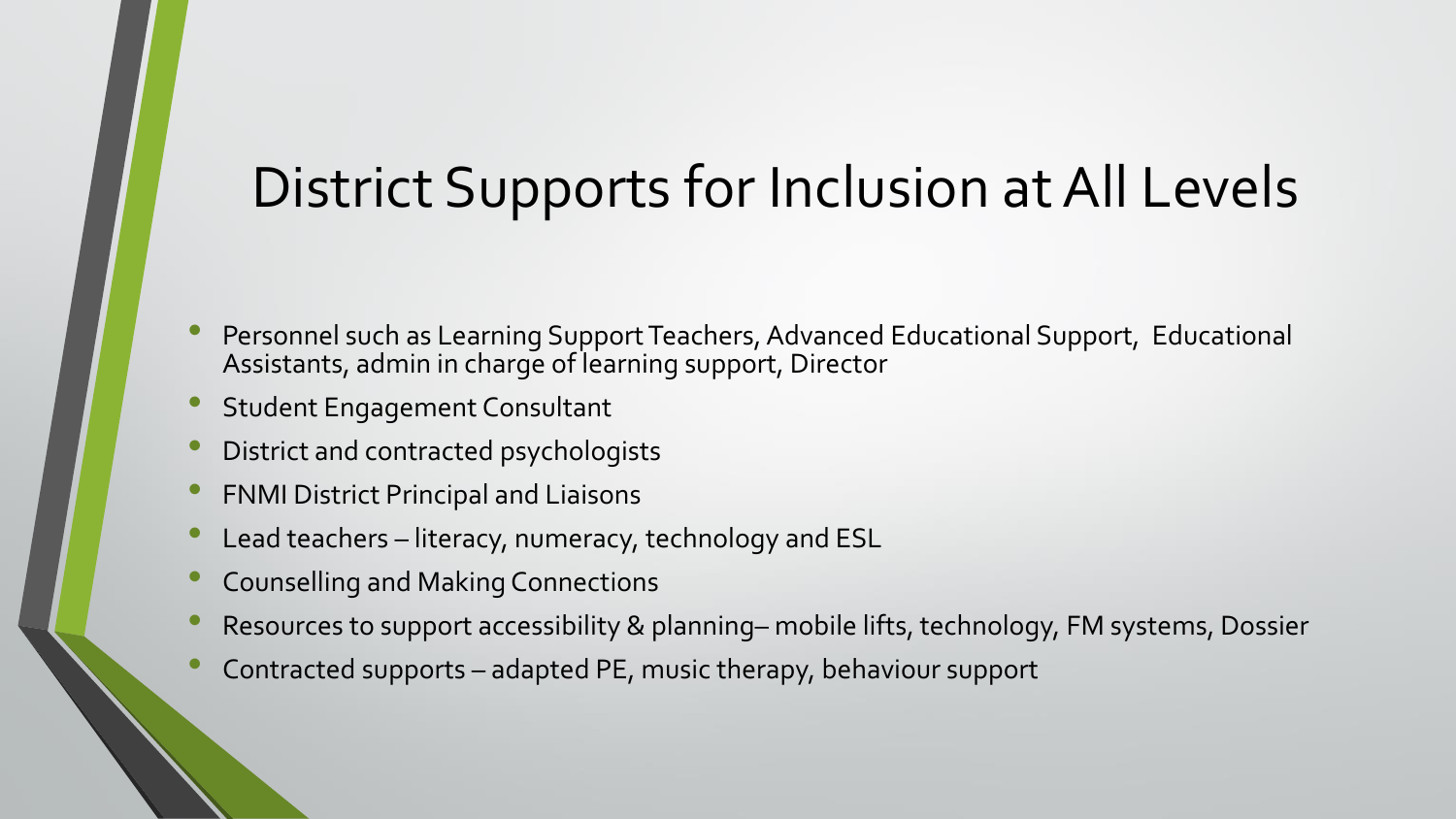## Partner Support for Inclusion at All Levels

South West Regional Collaborative Service Delivery (SWRCSD) – collaborative cross-ministry partnership that delivers supports and services to children, youth, and families

- Therapy services SLP/OT/PT and mental health supports
- Low-Incidence Team teachers of the deaf or hard of hearing and visually impaired/AAC Team
- Complex Case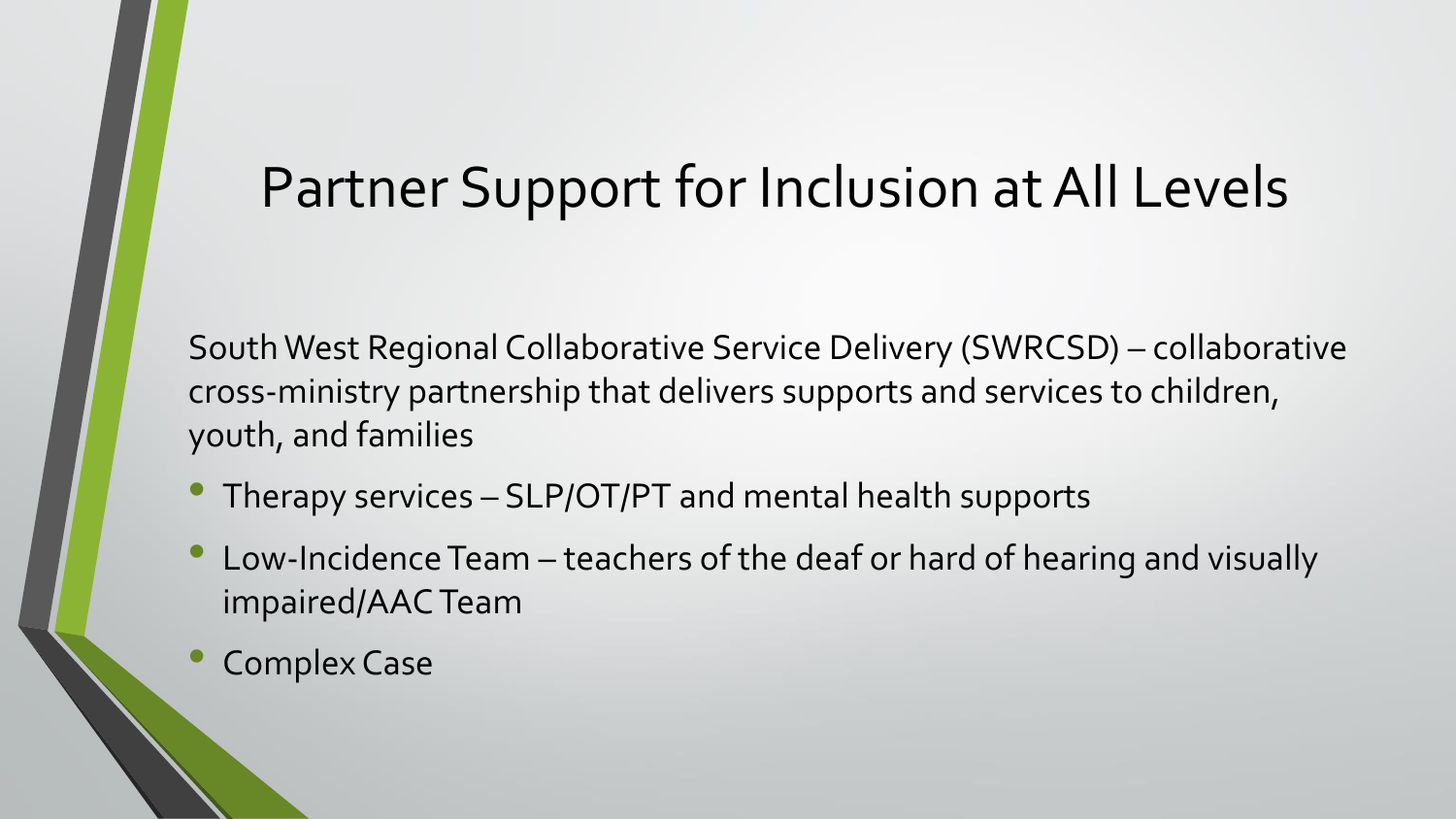## Challenges for Inclusive Policy and Practice

Developing policies that are inclusive and equitable requires the recognition that students' difficulties arise from aspects of the education system itself, including: the ways in which education systems are organized currently, the forms of teaching that are provided, the learning environment, and the ways in which students' progress is supported and evaluated.

UNESCO – *A guide for ensuring inclusion and equity in education, 2017*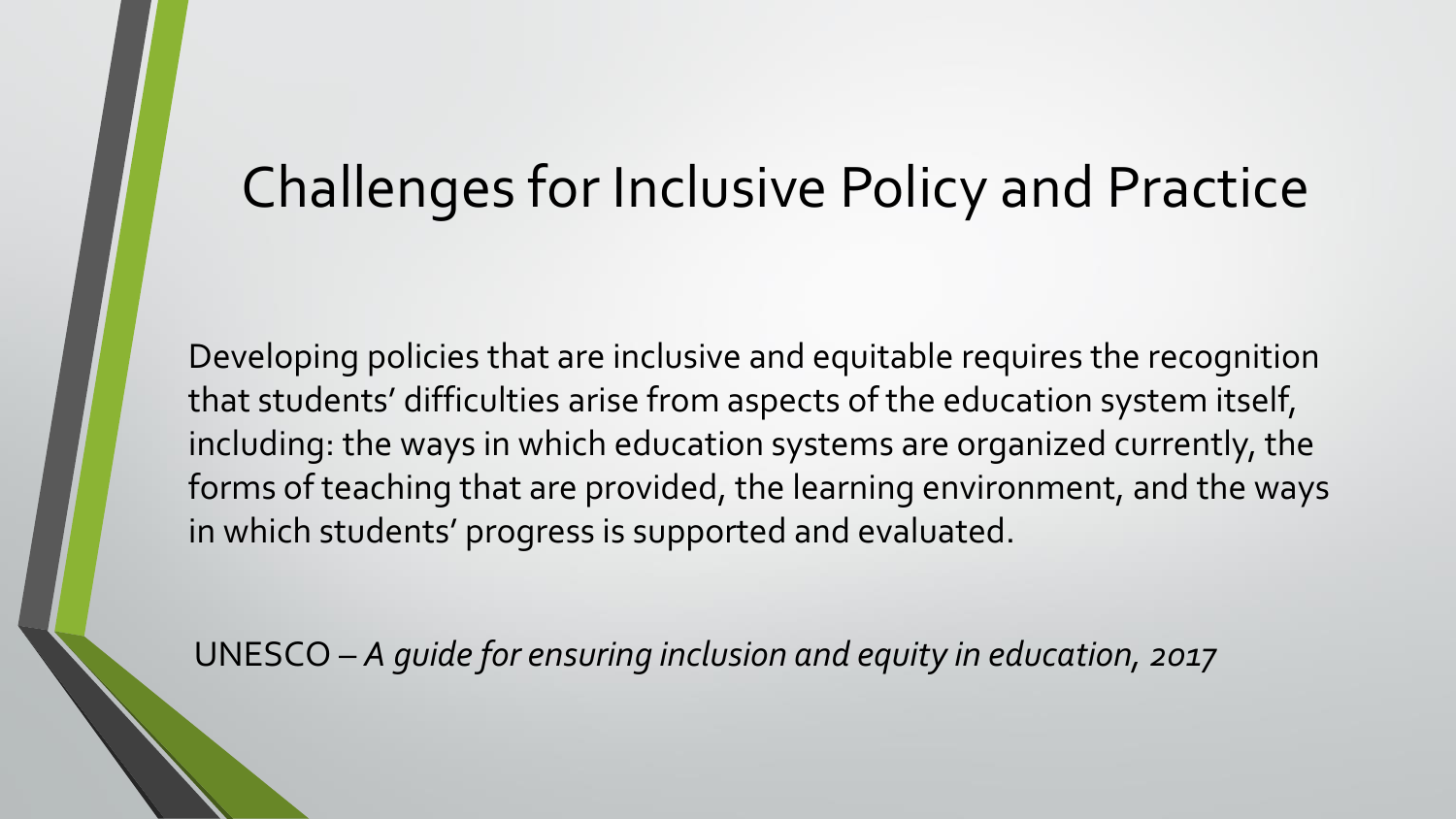#### Alberta High School Context

- Available pathways to graduation High School Diploma, Certificate of High School Achievement, Certificate of High School Completion
- Differentiation of instruction and assessment is viewed as implicit in provision of leveled course offerings  $\dots$  -1, -2, -3, and -4
- Challenges of working within students' "zone of proximal development" as curriculum demands increase at high school
- Not all high school teachers have experience in assessing and teaching basic literacy and numeracy, yet some students still need this support. (As a district, we need to move this expertise into high school, along with the resources to support learners in developing these basic skills.)